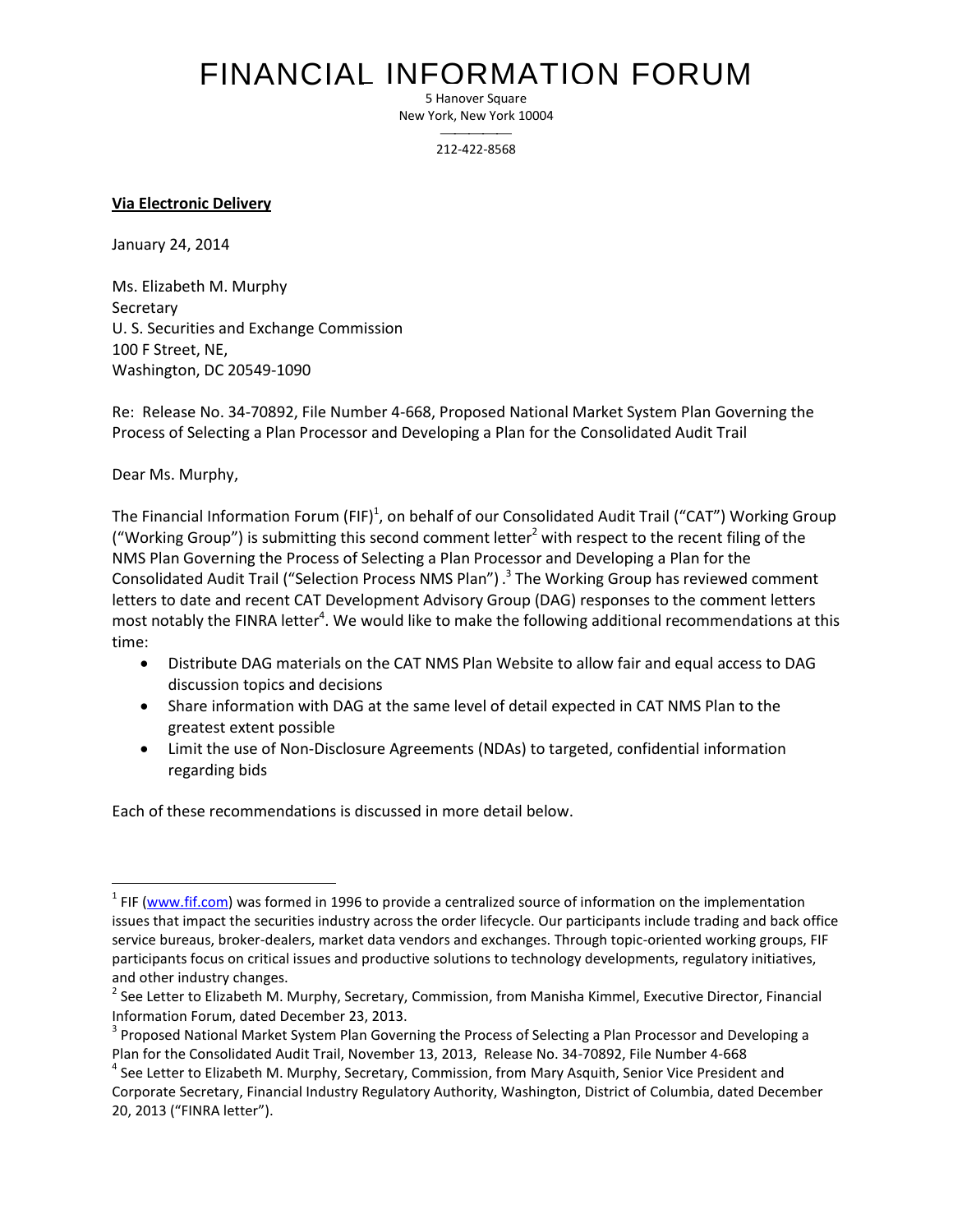## **Distribute DAG Materials on the CAT NMS Plan Website<sup>5</sup>**

As we stated in our initial comment letter, the importance of transparency and industry participation in the CAT development process cannot be underestimated. Discussions held at the DAG directly relate to the functionality offered to CAT Reporters. While the SROs may not reach final decisions on all discussion topics at each session, meeting materials would give bidders and the community at large an opportunity to understand issues related to CAT Reporter functionality that are under discussion. Additionally, there are many areas of CAT functionality that have been thoroughly addressed by DAG where final decisions could be made and communicated to a broader audience through this mechanism. Providing this level of access would be consistent with the FINRA letter which states:

"In the interest of formulating Bids that are as comprehensive and responsive as possible, FINRA believes that it is important that all Bidders have uniform information relating to DAG discussions and recommends that a formal process be established under which the SROs disseminate information to all Bidders relating to DAG discussions that are relevant to the bidding process. FINRA believes this will provide the appropriate transparency and uniformity with respect to the sharing of information relating to the DAG, so that all Bidders receive the same information."

FIF agrees that access to DAG discussions should be available to all Bidders and to other interested parties. <sup>6</sup> Release of DAG meeting materials and minutes on the CAT NMS Plan website would achieve this goal.

### **Share Information with DAG at Level of Detail Expected in CAT NMS Plan**

The FINRA letter also states that "the SROs have indicated to Bidders that if the SROs determine there is a need to share confidential information with the CAT Development Advisory Group ("DAG"), the SROs will require the relevant DAG members to sign NDAs". FIF would like to re-iterate our belief expressed in our initial comment letter that it should not be necessary to share confidential information in order to obtain useful feedback from the DAG. We appreciate that the SROs desire to share information from the bids with DAG and believe the SROs can extract CAT Reporter functionality from the bid proposals to solicit informed opinions without revealing confidential information. This belief stems from our understanding that Rule 613 requires the CAT NMS Plan to be sufficiently detailed as to describe the alternatives considered as well as the reasons for the recommendations made. This level of detail will be public information once the CAT NMS Plan is published. Specifically, the Rule 613 filing states:

"Rule 613(a)(1)(xii) requires the NMS plan to discuss "[a]ny reasonable alternative approaches to creating a consolidated audit trail that the plan sponsors considered in developing the national market system plan, including, but not limited to, a description of any such alternative approach; the relative advantages and disadvantages of each such alternative, including an assessment of the alternative's costs and benefits; and the basis upon which the plan sponsors selected the approach reflected in the national market system plan."<sup>837</sup> The Commission believes this consideration is appropriate because it reflects the view, supported by commenters, that there are alternative approaches to creating, implementing, and maintaining the consolidated audit trail. The Commission believes that requiring the SROs to discuss alternatives considered helps ensure that the plan sponsors have appropriately weighed the merits of the various approaches that might be considered to create, implement, and maintain the consolidated audit trail, by requiring the NMS plan to describe the alternatives that the plan sponsors considered before making any significant decision with respect to the consolidated audit trail, and the relative advantages

 $\overline{a}$ 

<sup>&</sup>lt;sup>5</sup> See <u>www.catnmsplan.com</u>

 $^6$  Additionally, FIF believes access to this information will help FINRA better understand how to leverage CAT for other regulatory objectives including those associated with the FINRA CARDS initiative. Se[e Regulatory Notice 13-](http://www.finra.org/Industry/Regulation/Notices/2013/P413652) [42.](http://www.finra.org/Industry/Regulation/Notices/2013/P413652)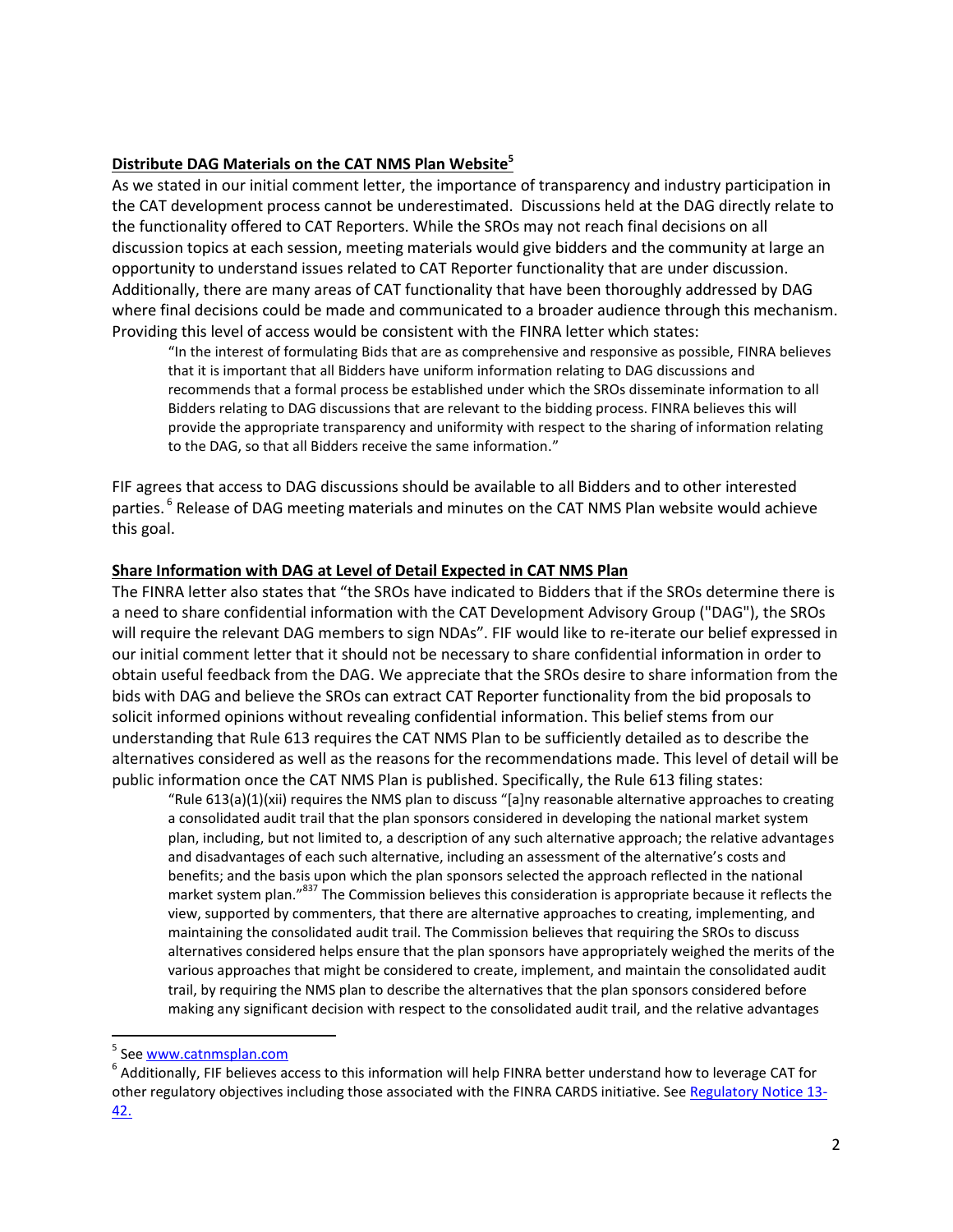and disadvantages, including costs and benefits, of such alternatives. The Commission also believes that requiring transparency with respect to alternative approaches and the decision-making process of the SROs will facilitate public comment on the NMS plan and the wisdom of the approach selected by the plan sponsors. Similarly, such transparency should provide the Commission with useful insights into the rationale for the approach chosen by the plan sponsors as it considers whether to approve the NMS plan submitted to the Commission. The Commission also notes that this consideration complements Rule 613(a)(1)(vii), discussed above, which requires that the NMS plan discuss the detailed estimated costs to the plan sponsors for creating, implementing, and maintaining the consolidated audit trail, because this consideration requires the NMS plan to provide the costs of the alternatives that were not adopted by the plan sponsors in the NMS plan submitted to the Commission."

It is important to note that the Selection Process NMS Plan does not contemplate revision of the bids prior to the submission of the CAT NMS Plan.<sup>7</sup> Given that bids cannot be revised during this time, FIF does not believe that information leakage is a practical concern. FIF and other DAG members are simply interested in assisting the SROs as they evaluate alternatives in order to arrive at a recommended approach all of which will be discussed in detail in the CAT NMS Plan. We believe broad input during the CAT NMS Plan development process is critical to arriving at a recommendation that considers the CAT Reporter perspective. Including the DAG in this process rather than waiting for the publication of the CAT NMS Plan is intended to address CAT Reporter issues upfront allowing Bidders to benefit from the discussion and in the hopes of arriving at a CAT NMS Plan that meets industry needs.

## **Limit NDA to Targeted, Confidential Information Regarding Bids**

If the SROs deem it necessary to have DAG members sign NDAs in order to share confidential portions of Bidders' responses, FIF recommends that the NDAs be targeted and finite in nature. Specifically, DAG discussions on CAT Reporter functionality should not be subject to an NDA. It is important to note that not every firm or even every type of firm that will be impacted by CAT is on the DAG itself. To be effective and accurately reflect broader industry requirements, DAG members must have the ability to discuss topics with peers through direct means as well as through industry forums such as FIF. To date this has been a key aspect of the DAG process. Therefore, to the greatest extent possible, information relating to Bidders' responses should be made publicly available to facilitate critical outreach from the DAG . Only information relating to confidential portions of bids should be covered under an NDA. DAG members that sign an NDA would respectfully request the opportunity to discuss how confidential information could be redacted so that it could be shared with a broader audience in order to obtain additional feedback if needed.

We appreciate the opportunity to provide these additional comments and look forward to working with the SROs and the SEC as the CAT process moves forward.

l

Regards,<br>Maniole fimmel

Manisha Kimmel Executive Director Financial Information Forum

 $^7$  FIF understands that revision of bids will be possible after the CAT NMS Plan is approved. As stated in our initial comment letter, FIF recommends allowing all bidders the opportunity to revise their bid.